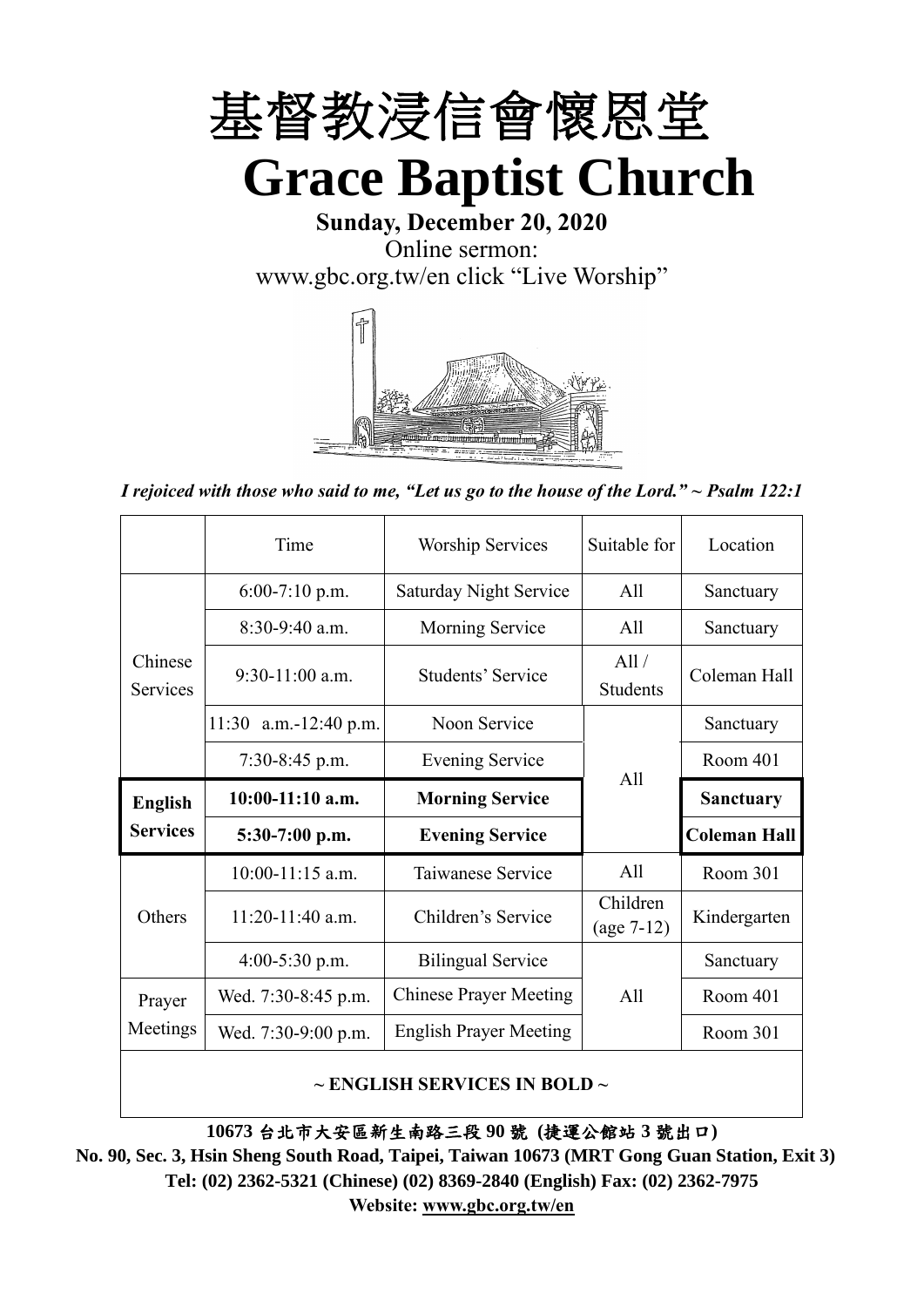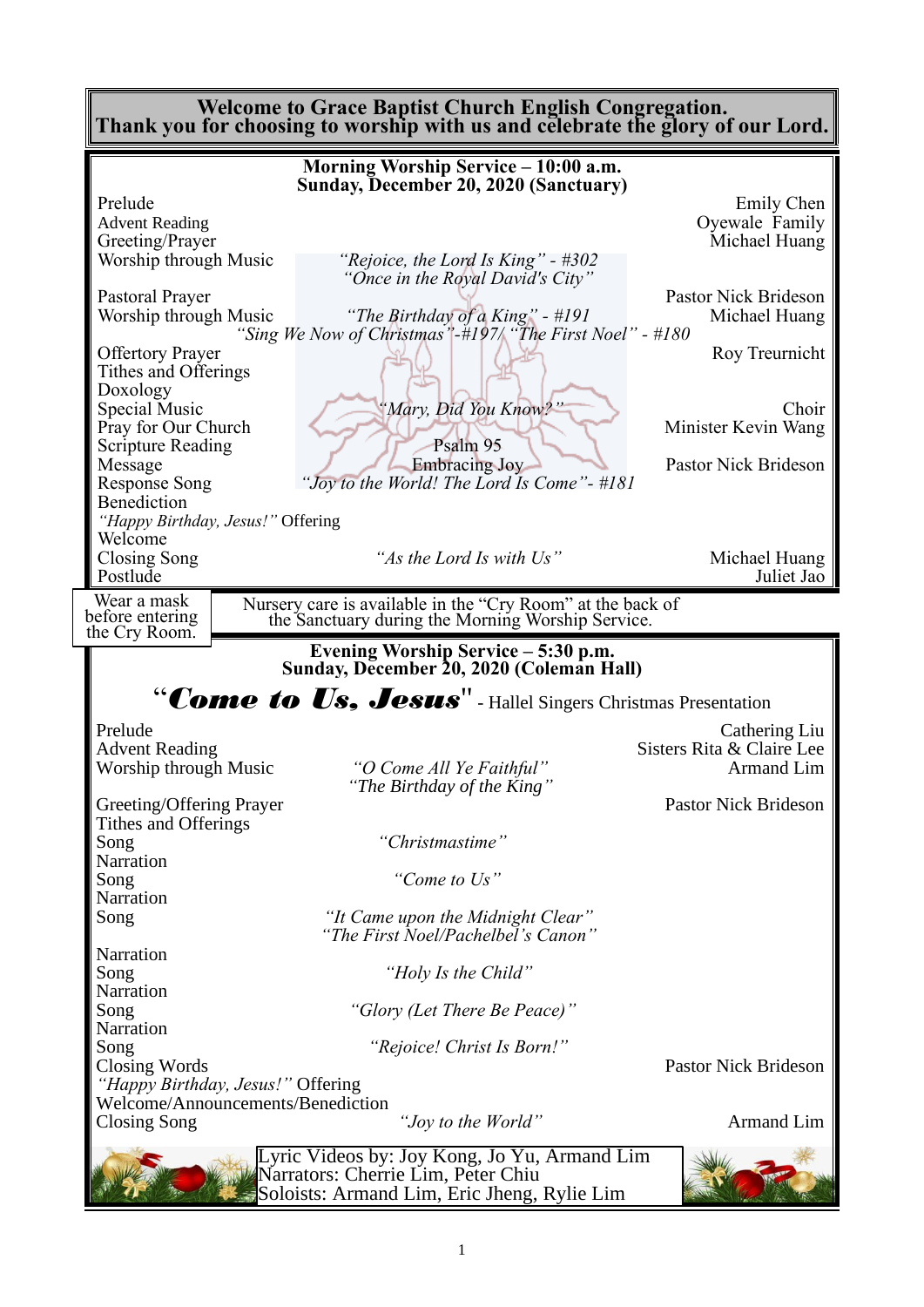# **Sermon Topic: Embracing Joy Scripture: Psalm 95 Speaker: Pastor Nick Brideson AM- December 20, 2020 Scripture: Psalm 95 (NASB) <sup>1</sup>** O come, let us sing for joy to the LORD, Let us shout joyfully to the rock of our salvation. **<sup>2</sup>** Let us come before His presence with thanksgiving, Let us shout joyfully to Him with psalms. **<sup>3</sup>** For the LORD is a great God And a great King above all gods, **4** In whose hand are the depths of the earth, The peaks of the mountains are His also. **<sup>5</sup>** The sea is His, for it was He who made it, And His hands formed the dry land. **<sup>6</sup>** Come, let us worship and bow down, Let us kneel before the LORD our Maker. **<sup>7</sup>** For He is our God, And we are the people of His pasture and the sheep of His hand. Today, if you would hear His voice, **<sup>8</sup>** Do not harden your hearts, as at Meribah, As in the day of Massah in the wilderness, **<sup>9</sup>** "When your fathers tested Me, They tried Me, though they had seen My work. **<sup>10</sup>** "For forty years I loathed that generation, And said they are a people who err in their heart, And they do not know My ways. **<sup>11</sup>** "Therefore I swore in My anger, Truly they shall not enter into My rest." **Notes:**



# **Sermon Next Sunday,** *December 27***:**

| <b>Speaker</b>                                                                                                                           | <b>Topic</b>      | <b>Bible Text</b>      |  |  |
|------------------------------------------------------------------------------------------------------------------------------------------|-------------------|------------------------|--|--|
| Pastor Nick Brideson                                                                                                                     | Redirecting Anger | Psalm $35:1-3$ ; 13-18 |  |  |
| Study the Bible text ahead and you will get more from the sermon.<br>You are welcome to join one of the Sunday classes listed on page 6. |                   |                        |  |  |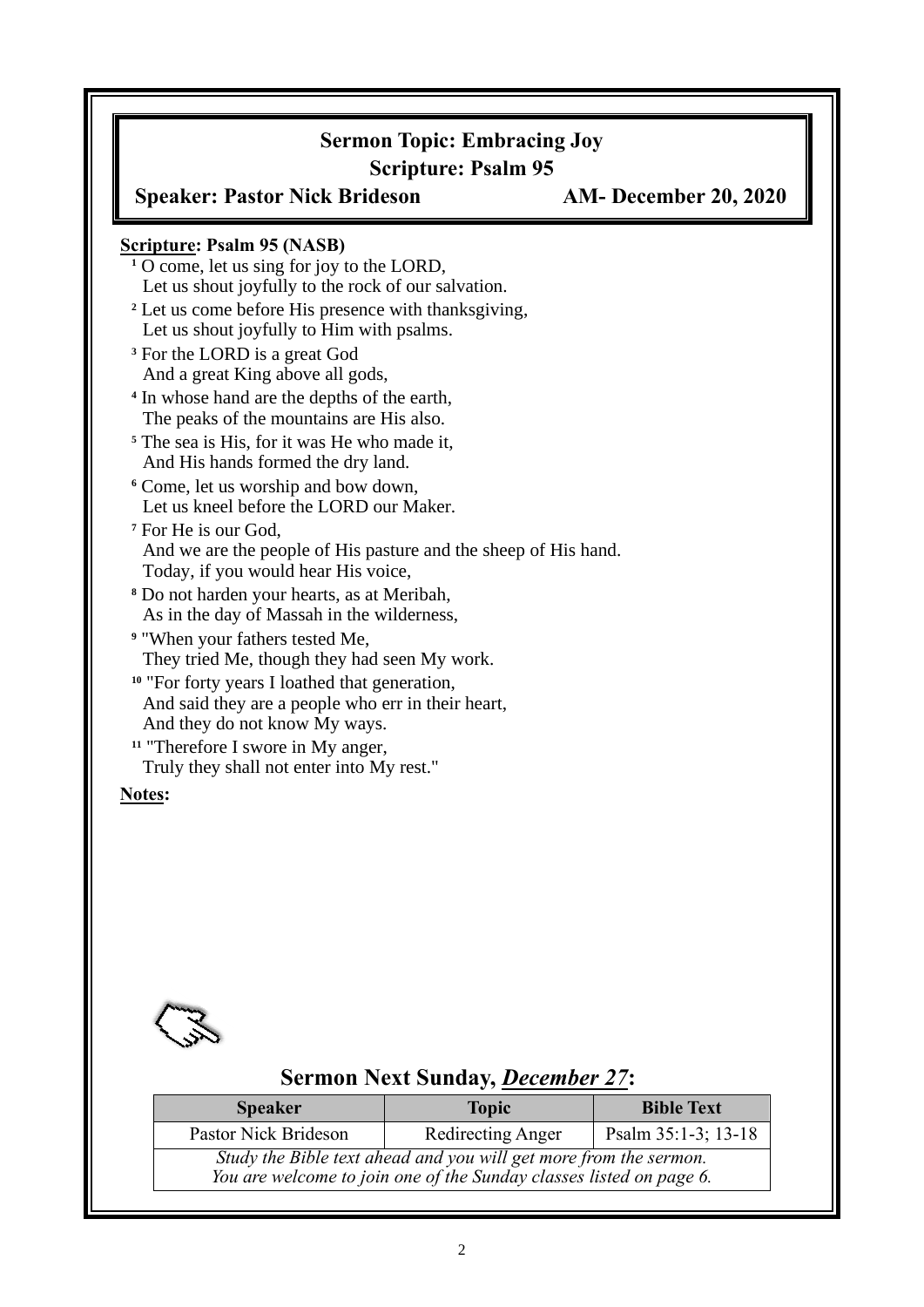

## **Wednesday Night Prayer Meeting**

*"My house shall be called a house of prayer" (Matthew 21:13)* Let us be a church of prayer. Come and pray with brothers and sisters in Christ 7:30 - 9:00 p.m. every Wednesday in Room 301. Go directly to the physical Prayer Meeting or email Minister Priscilla (priscilla@gbc.org.tw) for how to join the Zoom Prayer Meeting. Email prayer requests to Minister Priscilla.

Prayer Focus for this coming Wednesday: *The Lost*

## *"Happy Birthday, Jesus!" Special Christmas Missions Offering*

**TODAY, we will have a special opportunity to give a gift worthy of our King to the cause which brought Him to dwell among us! Please prepare your heart and your birthday present offering represented by the specially prepared envelopes as we celebrate the birth of our King and anticipate the global expansion of His Kingdom of love through our gifts!**



# **Crisis Related Care Training**

**Time:** 1:30 – 3:00 p.m. **TODAY Location:** Coleman Hall

We have recruited 130 brothers and sisters who are willing to participate in GBC's Crisis Care Ministry!!

We will learn together to prepare ourselves to be crisis care-givers or companions.

**\*If you have not yet registered, but are willing to receive this training, we welcome you to join us!**

#### **Indian Community Christmas & New Year Celebration**

The Yonghe Bible Study Group will celebrate Christmas & New Year with the Indian community in Taipei on Saturday, December 26th from 11 a.m. to 1.30 p.m. in Coleman Hall. They will celebrate the birth of our Lord Jesus through singing, dancing, testimony sharing, video and a message from Pastor Nick. This will be followed by lunch.

You are invited to share in the joy of celebrating the Lord Jesus' birth! If you have questions, please contact the Yunghe Bible Study Group leader, Timothy Meesala, at his email: [yedukondaluster@gmail.com.](mailto:yedukondaluster@gmail.com)

## **Holiday Schedule Changes**

**Dec 24:** GBC will be closed from 3:30 to 9:30 p.m. due to preparation and setup for the Chinese Christmas Eve Evangelical Musical. If you drive, please use other parking lots around GBC. **Dec 25 & Jan 1:** GBC will be closed on Friday December 25 and Friday January 1. All meetings are cancelled for those two days. (Kindergarten will be open on December 25 as normal, but closed on January 1.)

**Dec 30 & Dec 31:** Wednesday night prayer meetings on December 30 will be cancelled. There will be a Year-End Prayer Meeting on December 31 from 9:00 to 10:30 p.m. in Room 401, followed by silent Communion Service 11:00 p.m. to 12:30 a.m. in Coleman Hall.

Wednesday night prayer meetings will resume as usual, 7:30 to 9:00 p.m. in Room 301, starting from January 6.

- $\triangleright$  Wearing a mask inside GBC is *required.* People refusing to wear a mask or littering with masks will be fined from the government.
- ➢ Check temperature at the front door (Enter through GBC front door. Back door is for *exit* only.) The gate from the coffee deck (next to the sushi restaurant) will be open for people leaving GBC immediately after the AM service.

WEAR

- ➢ Wash hands frequently
- $\triangleright$  See a doctor and stay home if you have a fever and cough.

#### **COVID-19 Precaution**

- ➢ No buffet-style food in groups/meetings inside GBC. (Only lunch boxes or food in sealed packages. Drinks must be in individual packages. Drinks must be in individual containers.) Leaders of all meetings should keep an attendance record for at least one month in case it is needed.
- $\triangleright$  Fill out the seating form when joining a worship service. (Family members can sit together and fill out one form with one seat number to include all members.)
- ➢ Take your bulletin home or put it in boxes marked "Bulletin RECYLE".
- ➢ The government asks all people to not travel overseas. All people who arrive in Taiwan from overseas  $MUST$  self-quarantine for 14 days. During your quarantine, GBC welcomes you to join our worship via the Internet.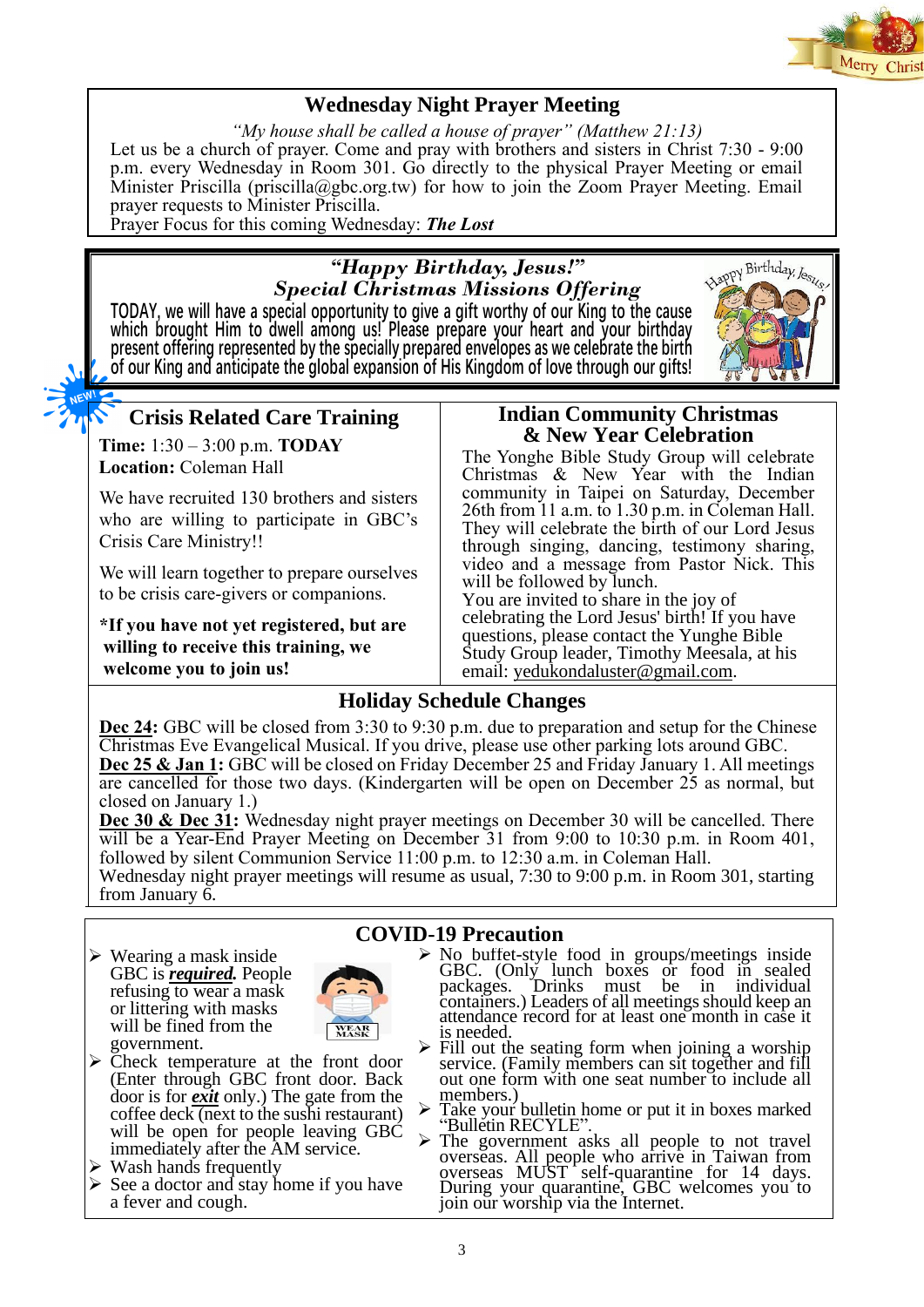

# **New Members' Class: TODAY**

4:00 p.m.Room 305

If you are applying for baptism on January 31 or you are interested in becoming a member of GBC, you need to attend a New Members' Class.

Our next New Members' class is **TODAY** from 3:00 to 4:00 p.m. in Room 307. It is a one-time only class and is currently held every 3 months. Please go directly to the class and bring ONE 2-inch ID picture for the registration form.

During that class, we will talk about what it means to be a member of Grace Baptist Church, what we believe, our church strategy and our purpose.

## **Tickets for Dec. 24 Chinese Christmas Eve Evangelical Musical**

If you want to invite non-believers to attend the Chinese Christmas Eve Evangelical Musical, the tickets are available –

- ◎ Register using the form (in Chinese bulletin) and get the tickets at the front desk. Each person is limited to four tickets. Please do not request again if you already registered.
- ◎ Entry to the Musical starts at 7:00 p.m. on December 24.
- ◎ For GBC brothers and sisters not inviting non-believers for the Musical, you are encouraged to attend Christmas Eve Worship Services at 10:00 p.m. (free admission) so you can give non-believers the chance to join the Musical.

|                                                                         | <b>2020 Christmas and Year-End Events</b> |                                                                 |                     |  |  |  |
|-------------------------------------------------------------------------|-------------------------------------------|-----------------------------------------------------------------|---------------------|--|--|--|
| <b>Date</b>                                                             | <b>Time</b>                               | Event                                                           | <b>Location</b>     |  |  |  |
|                                                                         | $11:30 - 13:00$                           | <b>Chinese Christmas Service</b>                                | Sanctuary           |  |  |  |
| Dec. $20$ (Sun.)                                                        | $11:30 - 12:30$                           | <b>AWANA Christmas Presentation (English)</b>                   | <b>Room 401</b>     |  |  |  |
|                                                                         | $18:00 - 19:20$                           | <b>Hallel Singers Christmas Presentation</b><br>$-PM$ (English) | <b>Sanctuary</b>    |  |  |  |
|                                                                         | $19:30 - 21:30$                           | <b>Christmas Evangelical Musical</b>                            | Sanctuary           |  |  |  |
| Dec. $24$ (Thu.)                                                        | $22:00 - 23:00$                           | <b>Christmas Eve Service (English)</b>                          | <b>Coleman Hall</b> |  |  |  |
|                                                                         | $22:00 - 23:00$                           | <b>Christmas Eve Service</b>                                    | Sanctuary           |  |  |  |
|                                                                         | $23:30 - 01:30$                           | <b>Christmas Eve Midnight Concert</b>                           | Sanctuary           |  |  |  |
| Dec. 26 (Sat.)                                                          | $10:00 - 13:00$                           | <b>Indian Christmas Celebration (English)</b>                   | <b>Coleman Hall</b> |  |  |  |
|                                                                         | $21:00 - 22:30$                           | <b>Year-End Prayer Meeting (English)</b>                        | <b>Room 401</b>     |  |  |  |
| Dec. $31$ (Thu.)                                                        | $23:00 - 00:30$                           | <b>Year-End Communion Service (English)</b>                     | <b>Coleman Hall</b> |  |  |  |
| <b>ENGLISH SERVICES IN BOLD <math>\star \star \star</math></b><br>* * * |                                           |                                                                 |                     |  |  |  |

**More announcements on page 5**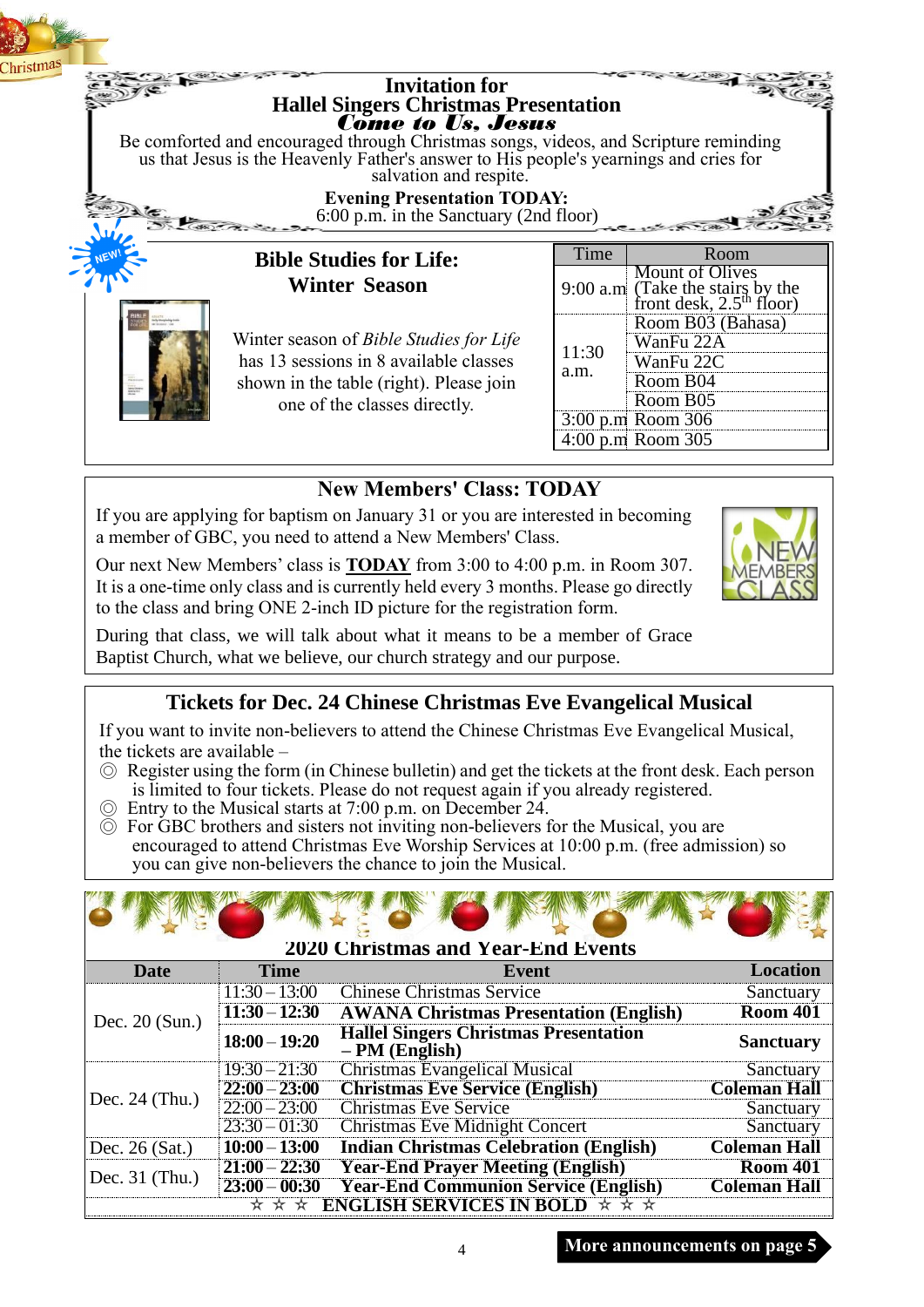## **Mabuhay Fellowship**



Today, Dec. 20, at 2:00 p.m. in basement Room B05, the Mabuhay Fellowship will have a Tagalog prayer meeting. All nationals who can

speak Tagalog are welcome.

The Mabuhay Fellowship comprises Filipinos aiming to share God's love and light through worship, prayer, Bible study, fellowship, gospel sharing, and ministry.

### **Evergreen Bilingual Fellowship**

This coming Saturday, December 19, Evergreen will have Minister Kevin Wang sharing on *People in Genesis*. Birthday Celebration will follow after his sharing. Please join us!

Evergreen is an international

bilingual Christian fellowship of Grace Baptist Church. We meet every Saturday night, 6:00 to 8:00 p.m. in Room 401. We hope you'll invite your non-believing friends, get involved in deep relationships here, and join our Fellowship.

- **Young Adults Fellowship:** Young Adults Fellowship is for young adults from the age of 20-35 to study God's Word and grow together on 1st and 3rd Saturdays from 4:30 to 6:00 p.m. in WanFu 22 (next to GBC building). Please join the Fellowship directly. Contact Minister Kevin Wang at kevin@gbc.org.tw if you need more information.
- **Marriage-Related Services:** GBC provides marriage-related services (counseling on marriage problems/questions, pre-marital counseling…..) for registered members. Please contact SueJenny (suejenny@gbc.org.tw) to schedule the meetings if you need counseling.
- **Issues with Our Website:** Please follow the instructions listed on GBC website home page: https://www.gbc.org.tw/en
- **Be Careful of Fake Emails:** For details see GBC website home page:<https://www.gbc.org.tw/en>
- **Evergreen Bilingual Fellowship:** Evergreen Fellowship meets every Saturday night from 6:00 to 8:00 p.m. in GBC Room 401. To join, please email: [wistlesliang@hotmail.com.](mailto:wistlesliang@hotmail.com)

| <b>English Congregation Leagers</b>                                                                                                                                                                                                                                                                                                                                                                                                                                                                                                             |                                                                                                                                                                                                                                                                                                                                                                                                                               |  |                                                                                                                                                                                                                                                                                                                                                                                                                                                                    |                                                                                                                                                                                                                                                                                                                                                                                                        |                                                                                                                                                                                                                                                                                                                      |  |
|-------------------------------------------------------------------------------------------------------------------------------------------------------------------------------------------------------------------------------------------------------------------------------------------------------------------------------------------------------------------------------------------------------------------------------------------------------------------------------------------------------------------------------------------------|-------------------------------------------------------------------------------------------------------------------------------------------------------------------------------------------------------------------------------------------------------------------------------------------------------------------------------------------------------------------------------------------------------------------------------|--|--------------------------------------------------------------------------------------------------------------------------------------------------------------------------------------------------------------------------------------------------------------------------------------------------------------------------------------------------------------------------------------------------------------------------------------------------------------------|--------------------------------------------------------------------------------------------------------------------------------------------------------------------------------------------------------------------------------------------------------------------------------------------------------------------------------------------------------------------------------------------------------|----------------------------------------------------------------------------------------------------------------------------------------------------------------------------------------------------------------------------------------------------------------------------------------------------------------------|--|
| English Pastor: Nick Brideson                                                                                                                                                                                                                                                                                                                                                                                                                                                                                                                   |                                                                                                                                                                                                                                                                                                                                                                                                                               |  |                                                                                                                                                                                                                                                                                                                                                                                                                                                                    |                                                                                                                                                                                                                                                                                                                                                                                                        |                                                                                                                                                                                                                                                                                                                      |  |
| Minister Priscilla Liao<br>Pastor Nick Brideson                                                                                                                                                                                                                                                                                                                                                                                                                                                                                                 |                                                                                                                                                                                                                                                                                                                                                                                                                               |  |                                                                                                                                                                                                                                                                                                                                                                                                                                                                    | Minister Kevin Wang                                                                                                                                                                                                                                                                                                                                                                                    |                                                                                                                                                                                                                                                                                                                      |  |
| <b>Adult Education</b><br>/Mission                                                                                                                                                                                                                                                                                                                                                                                                                                                                                                              | AM Worship                                                                                                                                                                                                                                                                                                                                                                                                                    |  | Children's<br>Education/Caring                                                                                                                                                                                                                                                                                                                                                                                                                                     | PM Worship                                                                                                                                                                                                                                                                                                                                                                                             | Youth/Fellowship                                                                                                                                                                                                                                                                                                     |  |
| <b>Adult Education</b><br>Nick Brideson<br>nick@gbc.org.tw<br><b>Foreign Mission:</b><br><b>Medical/Dental Team</b><br>Armand Lim<br>rmanlim@yahoo.com<br><b>VBS</b> Team<br>Priscilla Liao<br>priscilla@gbc.org.tw<br>Taiwan Mission:<br><b>TaiTung Team</b><br>Cherrie Gow Lim<br>cvgow@yahoo.com<br><b>Orphanage Ministry</b><br>Julie Chen<br>yuling0914@gmail.com<br><b>NTU Friday English</b><br><b>Conversation Group</b><br>Roy Treurnicht<br>roytreur@gmail.com<br><b>Ethiopian Students Group</b><br>Abex Tesfave<br>abex98@gmail.com | <b>Morning Music</b><br>Cherrie Gow Lim<br>cvgow@yahoo.com<br><b>Morning Greeters</b><br>Chien Ferng<br>cferng@gmail.com<br><b>Adult Choir</b><br><b>Hand Bell Choir</b><br>Juliet Jao<br>lenyinjao@gmail.com<br><b>Hallel Singers</b><br>Cherrie Gow Lim<br>cvgow@yahoo.com<br><b>Morning Fellowship Tea</b><br>Yuri Shih<br>yuchen phone@hotmail.com<br><b>Morning Multimedia</b><br>Vicky Lin<br>gbcmorningmedia@gmail.com |  | <b>Cryroom Children's</b><br><b>Care Ministry</b><br>Abby Tu<br>abbbvtu@gmail.com<br><b>AWANA Preschool</b><br>Joanna Peng<br><b>AWANA Spark Group</b><br>Crystal Turner<br>elisayeh@yahoo.com<br><b>AWANA T&amp;T Group</b><br>Ming Lai<br>minglai $88$ @gmail.com<br><b>Prayer Ministry</b><br>Priscilla Liao<br>priscilla@gbc.org.tw<br><b>Hospital Visitation</b><br>Amanda Lou<br>lou.amanda@gmail.com<br><b>Small Groups</b><br>Women<br>General<br>Ministry | <b>Evening Music Team</b><br>Alex Chen<br>gbceworshipteam@gmail.com<br><b>Evening Greeters</b><br>Vicky Kuo<br>asiaglobe999@gmail.com<br>Joanna 1285@hotmail.com Evening Multimedia<br>Jusak Tandean<br>itandean@yahoo.com<br><b>Evening Tea / Baptism</b><br><b>Celebration Fellowship</b><br>Michelle Cheng<br>yealincheng@yahoo.com<br><b>Baptism Support</b><br>Aline Kao<br>$aline(a)$ gbc.org.tw | <b>Trinity Youth</b><br>(Grade 7 and<br>above)<br>Grant & Kirsten<br><b>Burgess</b><br>grantburgess@live.co.za<br><b>Mabuhay Fellowship</b><br>Ava Zamora<br>avazam@yahoo.com<br><b>Young Adults</b><br>Fellowship<br>Kevin Wang<br>kevin@gbc.org.tw<br><b>Small Groups</b><br>Youth<br><b>Students</b><br>Parenting |  |
| <b>Secretarial staff</b><br>Stella Chen (part-time)<br>SueJenny Hsu<br>suejenny@gbc.org.tw<br>stella@gbc.org.tw                                                                                                                                                                                                                                                                                                                                                                                                                                 |                                                                                                                                                                                                                                                                                                                                                                                                                               |  | Deacon<br>Michael Huang<br>mhuang500@yahoo.com                                                                                                                                                                                                                                                                                                                                                                                                                     | <b>Alternate Deacon</b><br>Armand Lim<br>rmanlim@yahoo.com                                                                                                                                                                                                                                                                                                                                             |                                                                                                                                                                                                                                                                                                                      |  |

### **English Congregation Leaders**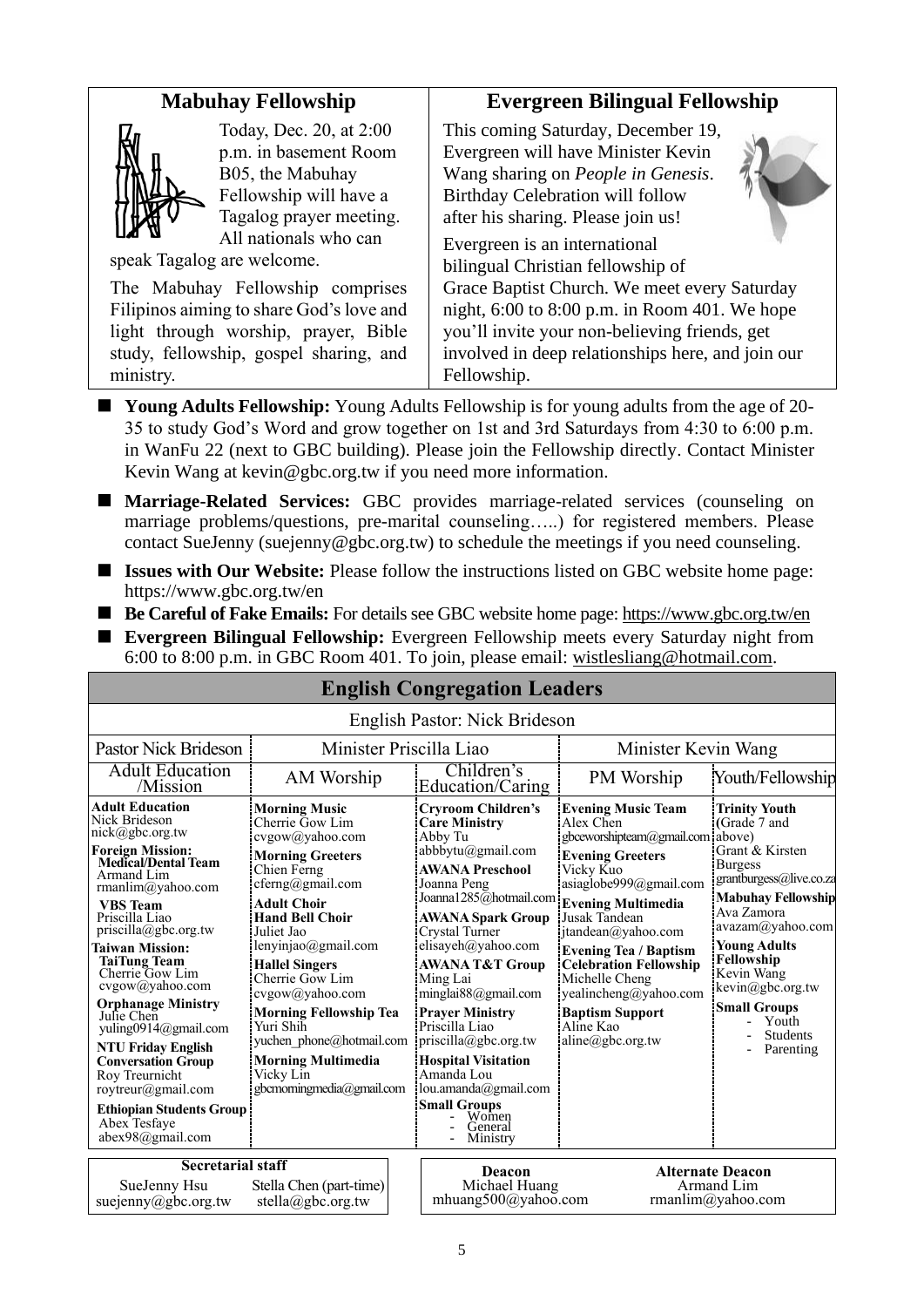| $\star\star$ Sunday School Information – Join a class directly $\star\star$ |                                                                                                                       |                                                                                      |  |  |
|-----------------------------------------------------------------------------|-----------------------------------------------------------------------------------------------------------------------|--------------------------------------------------------------------------------------|--|--|
| <b>Class</b>                                                                | Time & Room                                                                                                           |                                                                                      |  |  |
| <b>Beginning Christian Life</b>                                             | <b>NOTE:</b> To go to either the Calvary or Mount of Olives<br>rooms, take the stairs by the front desk, 2.5th floor. |                                                                                      |  |  |
| Alpha – New and non-Christians                                              | $11:30$ a.m.                                                                                                          | Calvary Room                                                                         |  |  |
| Christianity 101 - required for baptism                                     | $11:30$ a.m.                                                                                                          | <b>Mount of Olives</b>                                                               |  |  |
| <b>Maturing Christians</b>                                                  |                                                                                                                       |                                                                                      |  |  |
|                                                                             | 9:00 a.m.                                                                                                             | Mount of Olives Room                                                                 |  |  |
| <b>Bible Studies for Life</b>                                               | 11:30 a.m.                                                                                                            | 5 classes:<br>Room B03 - in Bahasa<br>Room B04<br>Room B05<br>WanFu 22A<br>WanFu 22C |  |  |
|                                                                             | $2:30$ p.m.                                                                                                           | Room 306                                                                             |  |  |
|                                                                             | $4:00$ p.m.                                                                                                           | Room 305                                                                             |  |  |
| <b>Youth: Grade 7 and above</b>                                             |                                                                                                                       |                                                                                      |  |  |
| <b>Bible Studies for Life</b>                                               | $11:30$ a.m.                                                                                                          | Room 405                                                                             |  |  |
| <b>Children</b>                                                             |                                                                                                                       |                                                                                      |  |  |
| Nursery - Age 3 and under                                                   | $11:20$ a.m. $-12:50$ p.m.                                                                                            | Kindergarten                                                                         |  |  |
| Preschool - Age 3 to 5                                                      | 11:40 a.m. $-12:40$ p.m.                                                                                              | Room 403                                                                             |  |  |
| AWANA - Kindergarten $(\pm \text{H})$ to Grade 6                            | 11:30 a.m. $-1:00$ p.m.                                                                                               | Rooms 401 / 404                                                                      |  |  |

| $\star \star$ Fellowships - Join a fellowship directly $\star \star$ |                                                           |            |  |  |
|----------------------------------------------------------------------|-----------------------------------------------------------|------------|--|--|
| Fellowship<br>Time<br>Location                                       |                                                           |            |  |  |
| Mabuhay                                                              | Sundays; $2:00 - 4:00$ p.m.                               | <b>B05</b> |  |  |
| Young Adults $(20 - 35 \text{ y.o.})$                                | $1st$ & 3 <sup>rd</sup> Saturdays; 4:30 p.m. to 6:00 p.m. | WanFu 22   |  |  |

| $\star\star$ Small Groups – Contact the leader to join $\star\star$                                               |                                            |                                                                 |                                                           |  |  |
|-------------------------------------------------------------------------------------------------------------------|--------------------------------------------|-----------------------------------------------------------------|-----------------------------------------------------------|--|--|
| Type                                                                                                              | <b>Name</b>                                | Day/Time                                                        | <b>Location/Contact Emails</b>                            |  |  |
| Students                                                                                                          | NTU Friday English<br>Conversation Group   | Friday<br>$12:20 - 1:10 \text{ pm}$                             | NTU<br>roytreur@gmail.com                                 |  |  |
|                                                                                                                   | <b>International Students Group</b>        | Friday<br>$7:30 - 9:00 \text{ pm}$                              | WanFu 22A<br>cesaledro57@gmail.com                        |  |  |
| Language/<br>Nationality                                                                                          | <b>Ethiopian Students Group</b>            | Thursday<br>$4:00 - 5:30$ p.m.                                  | Room 307<br>$abex98$ @gmail.com                           |  |  |
| Parenting                                                                                                         | Parenting Group                            | $2nd$ & 4 <sup>th</sup> Sunday<br>$11:30$ am $-12:30$ pm        | GBC Room 402<br>rod syverson@hotmail.com                  |  |  |
| Women                                                                                                             | Women's Breakfast Group                    | 2 <sup>na</sup> & 4 <sup>th</sup> Saturday<br>$8:30 - 10:30$ am | WanFu 22A<br>joeym.vanderwerf@gmail.com                   |  |  |
|                                                                                                                   | Salt & Light                               | Sunday<br>$1:30 - 3:00$ pm                                      | <b>GBC Mount of Olives Room</b><br>paulhan2908@gmail.com  |  |  |
|                                                                                                                   | Bilingual Interpretation Group             | Sunday<br>$3:00 - 5:00$ pm                                      | GBC Room 303<br>$cfindler(a)$ yahoo.com                   |  |  |
|                                                                                                                   | Crown of Beauty                            | Saturday<br>$2:00 - 4:00$ pm                                    | <b>GBC Mount of Olives Room</b><br>clemence4261@gmail.com |  |  |
| General                                                                                                           | Thursday Night Bible<br><b>Study Group</b> | Thursday<br>$7:30 - 9:00$ pm                                    | GBC Room 301<br>rod syverson@hotmail.com                  |  |  |
|                                                                                                                   | NanGang Bible<br><b>Study Group</b>        | Friday<br>$7:00 - 9:30$ pm                                      | NanGang<br>sagitamaria@gmail.com                          |  |  |
|                                                                                                                   | YungHe Bible Study Group                   | Friday<br>$7:00-8:30$ pm                                        | YungHe<br>yedukondaluster@gmail.com                       |  |  |
|                                                                                                                   | HsinChu Bible Study Group                  | Friday<br>$7:30 - 8:45$ pm                                      | <b>HsinChu</b><br>rmanlim@yahoo.com                       |  |  |
| Ministry                                                                                                          | <b>Hospital Visitation Group</b>           | Thursday<br>$1:30 - 2:30$ pm                                    | Near GBC<br>lou.amanda@gmail.com                          |  |  |
| If you are interested in starting a new group,<br>please contact Minister Priscilla Liao at priscilla@gbc.org.tw. |                                            |                                                                 |                                                           |  |  |